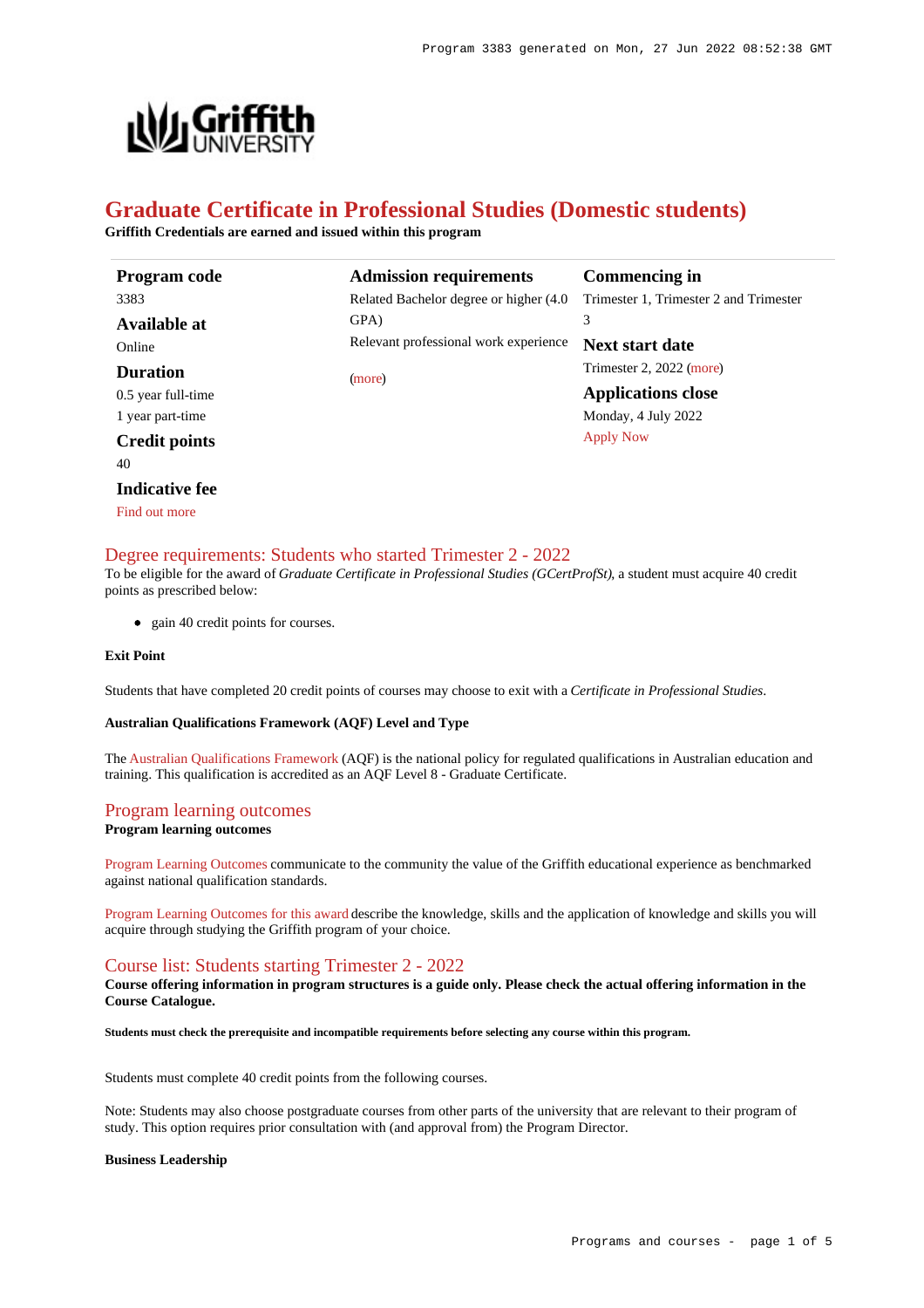Program 3383 generated on Mon, 27 Jun 2022 08:52:38 GMT

| <b>Trimester</b> | Course code | Requirement | Course title                           | CР |
|------------------|-------------|-------------|----------------------------------------|----|
| Tri $1,2$        | 7111AFE     |             | Accounting and Governance              | 10 |
| Tri $2,3$        | 7509IBA     |             | Developing Values-based Leadership     | 10 |
| Tri 2            | 7106IBA     |             | Managerial Problem Solving             | 10 |
| Tri 1            | $7512$ IBA  |             | Managing Organisational Transformation | 10 |
| Tri 2            | 7127IBA     |             | <b>Entrepreneurial Leadership</b>      | 10 |
| Tri 3            | 7513IBA     |             | Managing Creativity in Organisations   | 10 |
| Tri $2,3$        | 7008IBA     |             | <b>Global Business Strategy</b>        | 10 |

# **Health Leadership**

| <b>Trimester</b> | Course code    | Requirement Course title                                                         | $\overline{\mathbf{CP}}$ |
|------------------|----------------|----------------------------------------------------------------------------------|--------------------------|
| Tri 1,3          | 7411MED        | Leadership in Management for Health Services                                     | 10                       |
| Tri 1,2 or 3     | 7322MED        | Change Management in Dynamic Healthcare Systems                                  | 10                       |
| Tri $1,3$        | 7304MED        | <b>Healthcare Systems</b>                                                        | 10                       |
| Tri 2,3          | 7101NRS        | Transforming and Leading Healthcare                                              | 10                       |
| Tri 1,2          | 7305MED        | <b>Health Workforce</b>                                                          | 10                       |
| Tri 1            | <b>7324MED</b> | Financing Health and Social Care                                                 | 10                       |
| Tri $1,2$        | <b>7327MED</b> | Translating Health Innovation into Practice                                      | 10                       |
| Tri 2            | <b>7323MED</b> | Strategic Decision Making in Health                                              | 10                       |
| Tri 3            | <b>8052NRS</b> | Applied Learning and Teaching for Health Professionals                           | 10                       |
| Tri 2            | 7414MED        | Project Planning and Design in Global Health                                     | 10                       |
| Tri 2            | 7033HSV        | <b>Interdisciplinary Professional Ethics</b>                                     | 10                       |
| Tri 2            | 7041HSV        | Advocacy and Leadership                                                          | 10                       |
| Tri 1            | 7307MED        | <b>Health Economics</b>                                                          | 10                       |
| Tri 3            | 7104NRS        | Vascular Access Devices and Intravenous Therapy:<br><b>Transforming Evidence</b> | 10                       |

# **Business Concepts**

| <b>Trimester</b> |         | Course code Requirement | Course title                                | CР |
|------------------|---------|-------------------------|---------------------------------------------|----|
| Tri 1            | 7040MKT |                         | Digital and Interactive Marketing           | 10 |
| Tri 1,2          | 7033MKT |                         | <b>Evaluating Marketing Performance</b>     | 10 |
| Tri $1,2$        | 7004MKT |                         | Marketing for Social Change                 | 10 |
| Tri $1,2$        | 7159AFE |                         | Principles of Business and Corporations Law | 10 |
| Tri 1            | 7124LHS |                         | Social Media Law and Risk Management        | 10 |
| Tri 1.3          | 7003MKT |                         | <b>Marketing Foundations</b>                | 10 |

# **Policy**

| <b>Trimester</b> | Course code Requirement Course title |                                                                       | CР |
|------------------|--------------------------------------|-----------------------------------------------------------------------|----|
| Tri <sub>2</sub> | 7024GIR                              | <b>Evaluating Policy and Measuring Performance</b>                    | 10 |
| Tri 1            | 7023GIR                              | The Political, Legal and Governance Environment                       | 10 |
| Tri 1            | 7025GIR                              | Policy Advice: Evidence, Argument and Persuasion in Policy-<br>Making | 10 |

### **Enterprise Resilience**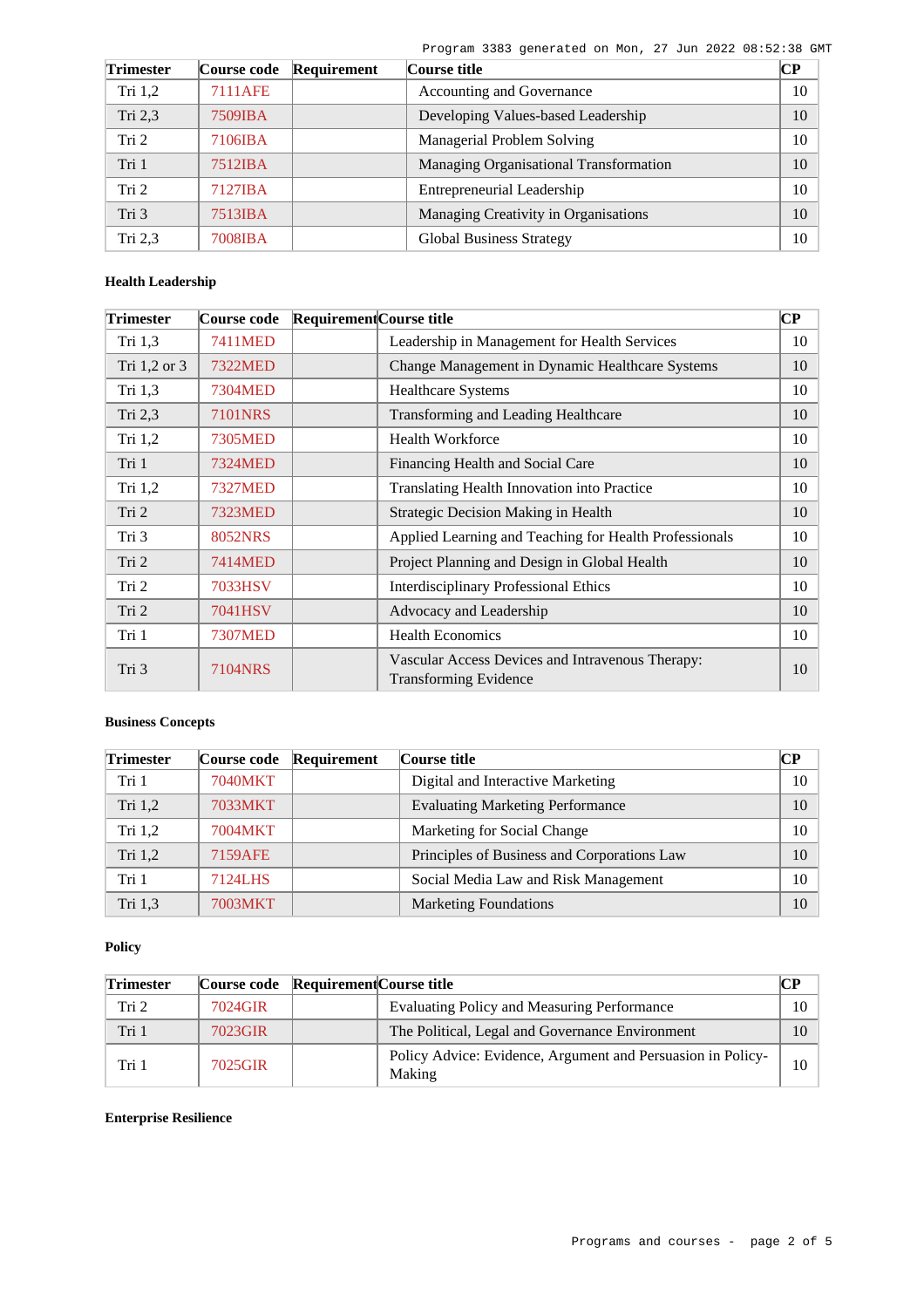| <b>Trimester</b> | Course code    | <b>Requirement</b> Course title |                                                                               | $\bf CP$ |
|------------------|----------------|---------------------------------|-------------------------------------------------------------------------------|----------|
| Tri 3            | <b>8038NRS</b> |                                 | Emerging Issues in Disaster and Pandemic Planning, Response<br>and Management | 10       |
| Tri 1            | <b>7125LHS</b> |                                 | <b>Communication in Crises and Disasters</b>                                  | 10       |
| Tri 1            | 7102IBA        |                                 | Strategic Supply Chain Management                                             | 10       |
| Tri 1            | 7422MED        |                                 | Disaster Management and Resilience Building                                   | 10       |
| Tri 1            | <b>7225LHS</b> |                                 | Foundations of Safety Science                                                 | 10       |
| Tri 1            | <b>7352EDN</b> |                                 | <b>Strategic Learning Design</b>                                              | 10       |
| Tri 2            | 7105IBA        |                                 | <b>Strategic Sourcing</b>                                                     | 10       |
| Tri 2            | 7356EDN        |                                 | Learning and Performance in Work                                              | 10       |
| Tri 2            | 7027GIR        |                                 | <b>Implementation and Service Delivery</b>                                    | 10       |
| Tri 1,2,3        | <b>7205THS</b> |                                 | Managing the Tourism and Hospitality Workforce                                | 10       |
| Tri 1,2,3        | <b>7256AFE</b> |                                 | Personal Risk Management (Tri 3 offered in even years)                        | 10       |

# **Sustainability**

| <b>Trimester</b> | Course code    | Requirement | Course title                                      | CР |
|------------------|----------------|-------------|---------------------------------------------------|----|
| Tri 1            | <b>7250ENV</b> |             | <b>Environmental Systems and Climate Change</b>   | 10 |
| Tri 1            | <b>7117MED</b> |             | Climate Change and Public Health                  | 10 |
| Tri 1,3          | <b>7057ENV</b> |             | Policymaking and Planning for Climate Change      | 10 |
| Tri 2            | 7950ESC        |             | Urban Futures: Delivering Water Sensitive Cities  | 10 |
| Tri 2            | 7123IBA        |             | Innovation for Impact                             | 10 |
| Tri 2            | 7112IBA        |             | Globalisation and Corporate Social Responsibility | 10 |
| Tri $1,2$        | 7920IBA        |             | Sustainability and Systems Thinking               | 10 |
| Tri 1,2          | <b>7006EHR</b> |             | The Purpose and Future of Work                    | 10 |
| Tri 1,2 or 3     | <b>7209THS</b> |             | Sustainable Tourism Management                    | 10 |
| Tri 1,3          | 7121IBA        |             | Leadership for Sustainable Business               | 10 |

### **Working with Diverse Populations**

| <b>Trimester</b> | <b>Course code</b> | Requirement Course title |                                                                                         | $\overline{\mathbf{C}\mathbf{P}}$ |
|------------------|--------------------|--------------------------|-----------------------------------------------------------------------------------------|-----------------------------------|
| Tri 1            | 7053HSV            |                          | Introduction to Working with First Peoples Communities                                  | 10                                |
| Tri 1            | 7035HSV            |                          | Understanding Mental Health : Theories and Practice                                     | 10                                |
| Tri 1            | 7015HSV            |                          | Disability Theories and Approaches                                                      | 10                                |
| Tri 1            | 7001CSR            |                          | Contemporary Suicide Prevention Practice 1                                              | 10                                |
| Tri 1            | 7002CSR            |                          | Advances in Suicide Research 1                                                          | 10                                |
| Tri 1,2          | <b>7175EDN</b>     |                          | <b>Understanding Autism</b>                                                             | 10                                |
| Tri 1,2          | 7047HSV            |                          | First Peoples and Social Justice (Advanced)                                             | 10                                |
| Tri 2            | 7004HSV            |                          | The Lived Experience of Disability                                                      | 10                                |
| Tri 2            | 7006HSV            |                          | Disability Inclusion                                                                    | 10                                |
| Tri 2            | 7036HSV            |                          | Consumer, Carer, and Community Engagement in Mental<br>Health                           | 10                                |
| Tri 2            | 7049HSV            |                          | Trauma Integrated Practice with Aboriginal and Torres Strait<br><b>Islander Peoples</b> | 10                                |
| Tri 2            | 7042HSV            |                          | Contemporary Issues for Children and Families                                           | 10                                |
| Tri 3            | <b>7030HSV</b>     |                          | Working with Diverse Populations                                                        | 10                                |
| Tri 3            | <b>7040HSV</b>     |                          | Reconceptualising Practice with Children and Youth                                      | 10                                |

**Digital Capabilities**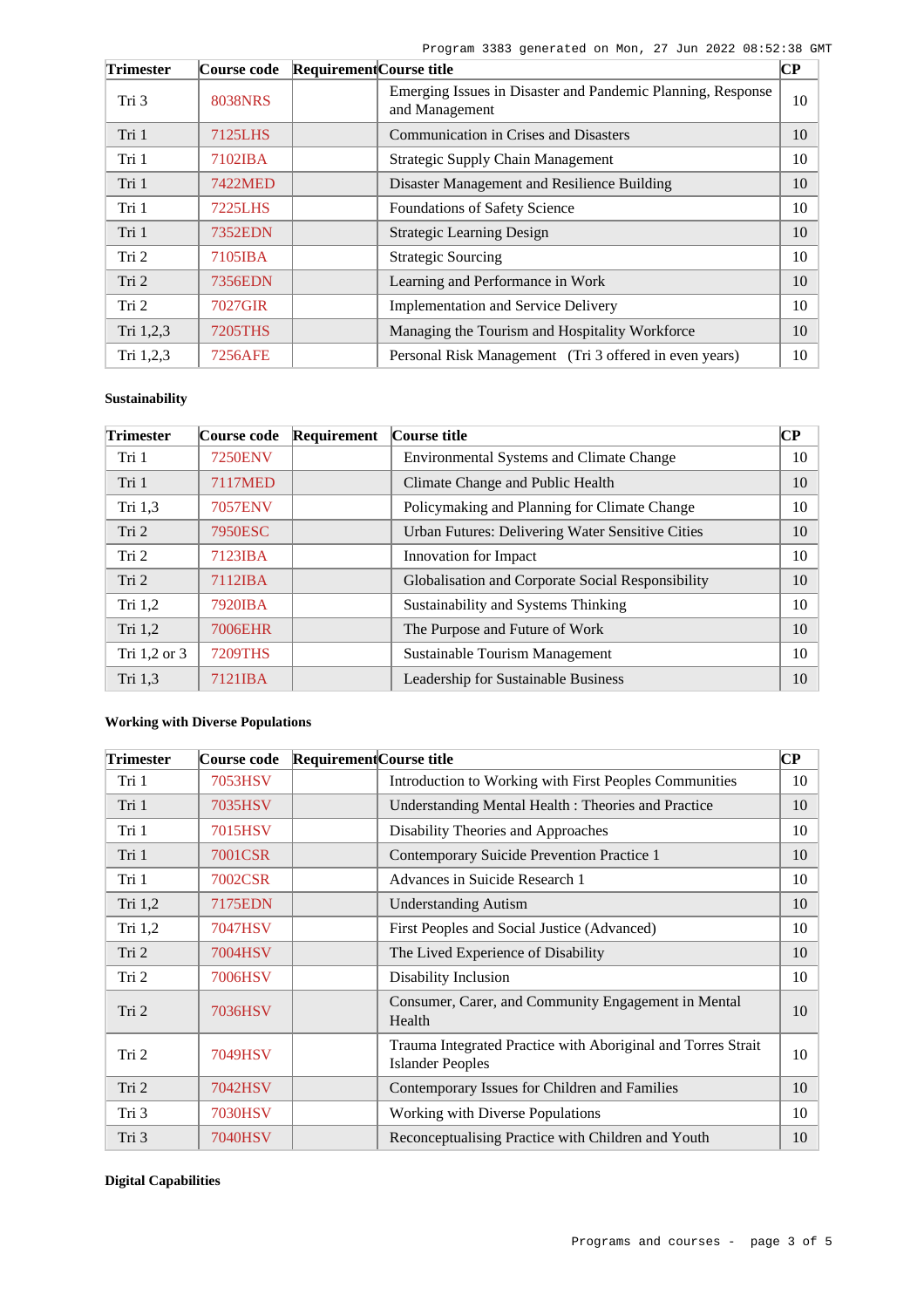Program 3383 generated on Mon, 27 Jun 2022 08:52:38 GMT

| <b>Trimester</b> | Course code    | Requirement | Course title                            | <b>CP</b> |
|------------------|----------------|-------------|-----------------------------------------|-----------|
| Tri 1            | <b>7101ICT</b> |             | Social and Professional Issues in IT    | 10        |
| Tri 1            | <b>7905ICT</b> |             | <b>Fundamentals of Cyber Security</b>   | 10        |
| Tri 1            | 7151QCA        |             | <b>Leading Creative Projects</b>        | 10        |
| Tri <sub>2</sub> | <b>7030ICT</b> |             | Introduction to Big Data Analytics      | 10        |
| Tri 2            | 7040IBA        |             | <b>Managing Digital Systems</b>         | 10        |
| Tri 3            | 7006ICT        |             | Introduction to Artificial Intelligence | 10        |

### **Design Thinking and Innovation**

| <b>Trimester</b> |         | Course code Requirement | Course title                          | $\bf CP$ |
|------------------|---------|-------------------------|---------------------------------------|----------|
| Tri 1            | 75210CA |                         | Design Thinking                       | 10       |
| Tri $1,2$        | 7128IBA |                         | Corporate Entrepreneurship and Change | 10       |
| Tri 2            | 75220CA |                         | Experience Design                     | 10       |

### **Renewable Energy**

| <b>Trimester</b> |         | Course code Requirement | Course title                                   | <b>CP</b> |
|------------------|---------|-------------------------|------------------------------------------------|-----------|
| Tri 1            | 7519ENG |                         | <b>Energy Efficiency</b>                       | 10        |
| Tri 1            | 7402ENG |                         | <b>Cleaner Production and Circular Economy</b> | 10        |
| Tri 2            | 7405ENG |                         | Renewable Energy Systems                       | 10        |

# **Public Health**

| <b>Trimester</b> | Course code    | <b>Requirement Course title</b> |                                                    | $\bf CP$ |
|------------------|----------------|---------------------------------|----------------------------------------------------|----------|
| Tri 1            | <b>7233MED</b> |                                 | Global Health Systems                              | 10       |
| Tri 1,3          | <b>7312MED</b> |                                 | Epidemiology: Principles and Practices             | 10       |
| Tri 1            | <b>8845NRS</b> |                                 | Sciences of Infection and Disease                  | 10       |
| Tri 1            | <b>8040NRS</b> |                                 | Global Issues in Infection Prevention and Control  | 10       |
| Tri 1            | <b>8847NRS</b> |                                 | <b>Contemporary Infection Prevention Practices</b> | 10       |
| Tri 1            | 7415MED        |                                 | Global Health, Equity and Human Rights             | 10       |
| Tri 1,3          | <b>7111MED</b> |                                 | <b>Environment and Population Health</b>           | 10       |
| Tri 2            | <b>8853NRS</b> |                                 | Infection Control for Community and Public Health  | 10       |
| Tri 2            | 7708MED        |                                 | Applied Field Methods in Public Health             | 10       |
| Tri 2,3          | <b>7881MED</b> |                                 | Health Program Planning, Monitoring and Evaluation | 10       |
| Tri $2,3$        | <b>7311MED</b> |                                 | Social Determinants of Health                      | 10       |

### **Womens Health**

| Trimester | Course code    | Requirement Course title |                                                                                | CР |
|-----------|----------------|--------------------------|--------------------------------------------------------------------------------|----|
| Tri 1     | <b>8048NRS</b> |                          | Advanced Breastfeeding and Lactation (offered in odd years)<br>only from 2021) | 10 |
| Tri 1     | 8047NRS        |                          | Global Maternal Health                                                         | 10 |
| Tri 1     | 7100NRS        |                          | <b>Advanced Health Assessment</b>                                              | 10 |
| Tri 2     | <b>8049NRS</b> |                          | Perinatal Mental Health (offered in even years only from<br>2020)              | 10 |
| Tri 2     | 8045NRS        |                          | <b>Enhancing Critical Skills for Midwives</b>                                  | 10 |
| Tri 1,2   | 8034NRS        |                          | Prescribing for Midwives                                                       | 10 |
| Tri 3     | 8050NRS        |                          | Promoting Sexual Health and Wellness                                           | 10 |

#### **Creative Arts and Media**